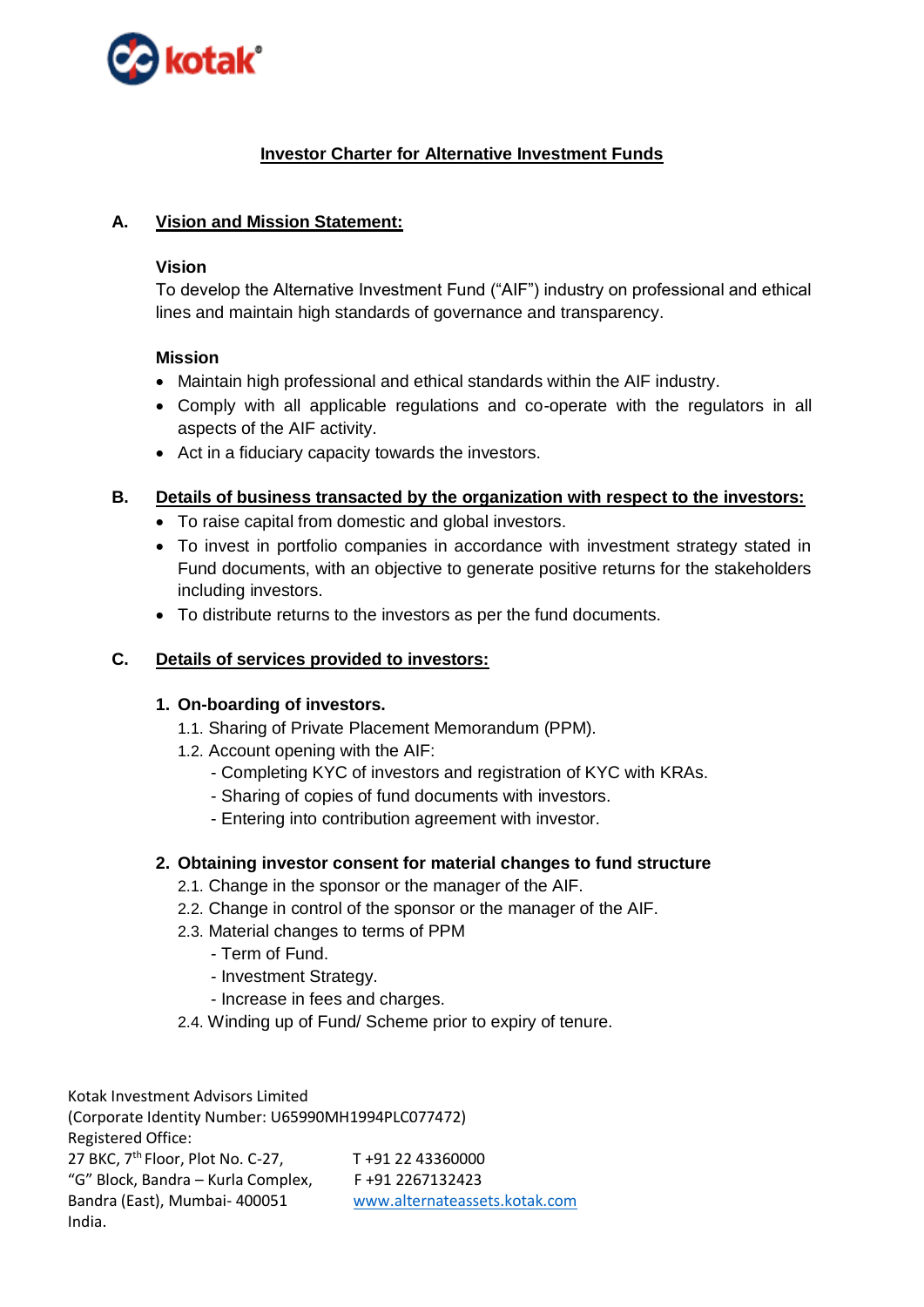

# **3. Dissemination of financial information of Fund.**

- 3.1. Net Asset Value of Fund/ Scheme.
- 3.2. Financial information of investee companies.
- 3.3. Information on performance of scheme/fund.
- **4. Disclosures with respect to material risks associated with the fund and its portfolio investments.**
	- 4.1. Any inquiries/ legal actions by legal or regulatory bodies in any jurisdiction.
	- 4.2. Any material liability arising during the tenure of the fund.
	- 4.3. Any breach of a provision of the PPM or any other agreement made with the investor or any other fund documents.
	- 4.4. Intimation regarding any conflict of interest.
	- 4.5. Risks associated with the portfolio, such as concentration risk, foreign exchange risk, leverage risk, realization risk, strategy risk, reputation risk, extra-financial risks such as social and corporate governance risks etc. at fund and investee company level.

## **5. Intimation of any non-material changes in the operations of the fund.**

- 5.1. Non-material changes such as
	- Bank account details
	- Address of AIF or its Manager or Sponsor
	- Contact details such as email-id, contact number, etc. of AIF or its Manager or **Sponsor**

### **6. Grievance redressal**

6.1. Redressal of investor complaints received directly from investors and/ or from SEBI / SCORES.

#### **D. Timelines of the activity/services provided to investors:**

| Sr.<br>No. | Description of activity/services provided by<br>Alternative Investment Funds (AIFs) to its<br>investors | <b>Timeline</b><br>for<br>completion of activity                                                                                                     |
|------------|---------------------------------------------------------------------------------------------------------|------------------------------------------------------------------------------------------------------------------------------------------------------|
| 1.         | <b>Valuation related disclosures:</b>                                                                   |                                                                                                                                                      |
| a.         | Valuation of investment by Category<br>and<br>Category II Alternative Investment Fund                   | six<br>Atleast<br>once<br>months.<br>Can<br>be<br>extended to once a year<br>with the approval of<br>75% of its investors by<br>value of investment. |
| b.         | Disclosure of NAV of scheme(s) of the Category<br>III Alternative Investment Fund                       | Close ended<br>fund<br>quarterly basis                                                                                                               |

Kotak Investment Advisors Limited

India.

(Corporate Identity Number: U65990MH1994PLC077472) Registered Office: 27 BKC, 7<sup>th</sup> Floor, Plot No. C-27, T +91 22 43360000 "G" Block, Bandra – Kurla Complex,  $F + 91 2267132423$ Bandra (East), Mumbai- 400051 [www.alternateassets.kotak.com](http://www.alternateassets.kotak.com/)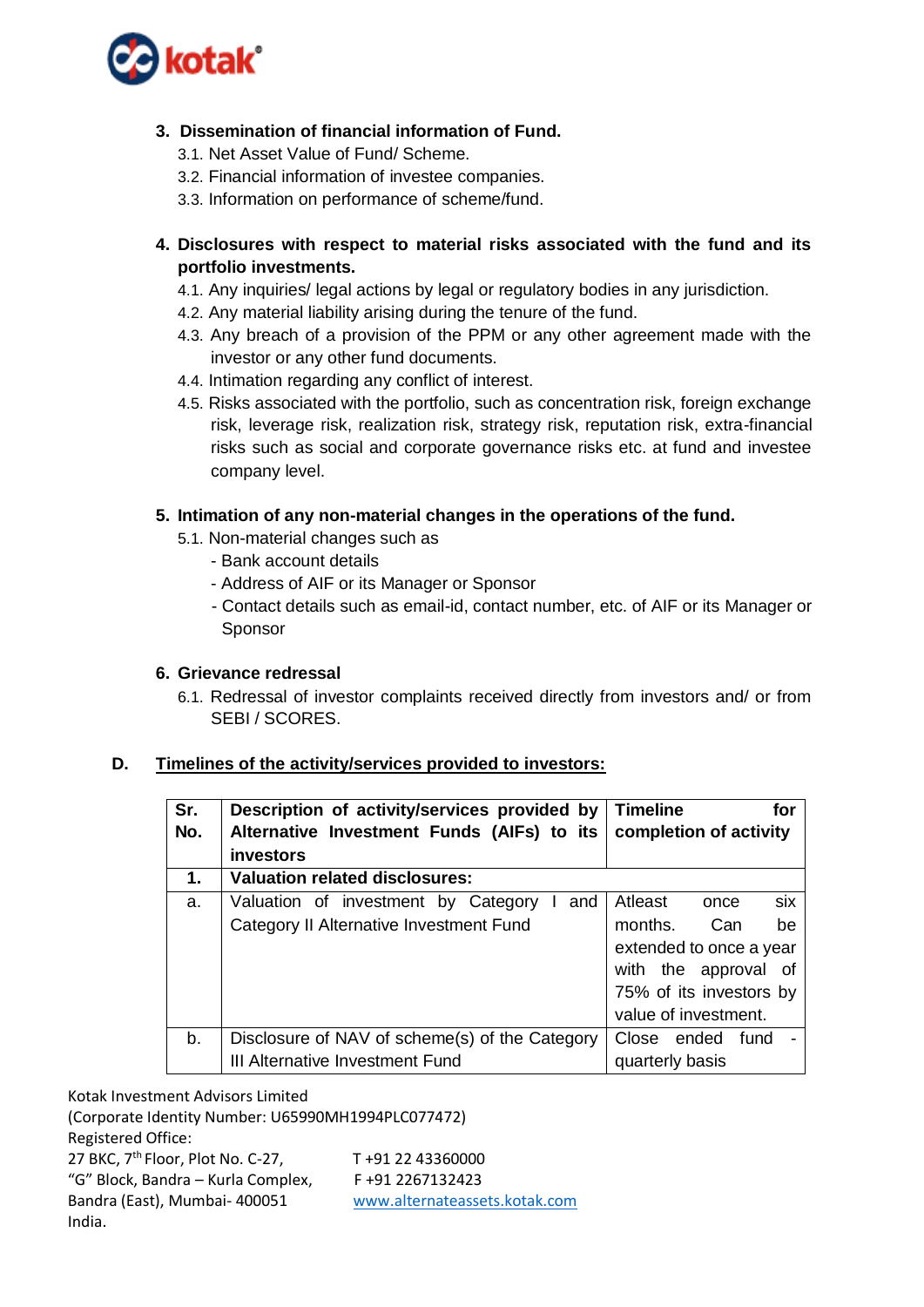

|    |                                                                                                                                                                                                      | fund<br>Open ended<br>monthly basis                                                             |
|----|------------------------------------------------------------------------------------------------------------------------------------------------------------------------------------------------------|-------------------------------------------------------------------------------------------------|
| 2. | <b>Transparency related disclosures:</b>                                                                                                                                                             |                                                                                                 |
| a. | Disclosure of financial information of investee<br>companies                                                                                                                                         | Category I and II -<br>$\bullet$<br>within 180 days from                                        |
| b. | <b>Disclosure of Material risks:</b><br>concentration risk, foreign exchange risk at fund<br>level and leverage risk, realization risk, strategy<br>risk, reputation risk at investee company level, | the year end or earlier<br>the<br>fund<br>per<br>as<br>documents.<br>• Category III - within 60 |
|    | extra-financial risks such as social and corporate<br>governance risks etc. at fund and investee<br>company level                                                                                    | days from the end of<br>the quarter end or<br>earlier as per the fund<br>documents.             |
| C. | risk<br>operational,<br>Financial,<br>management,<br>portfolio, and transactional information regarding<br>fund investments                                                                          | disclosed<br>To<br>be<br>periodically<br>the<br>to<br>investors                                 |
| d. | Any fees ascribed to the Manager or Sponsor;<br>and any fees charged to the Alternative<br>Investment Fund or any investee company                                                                   |                                                                                                 |
| е. | Any inquiries/ legal actions by legal or regulatory<br>bodies in any jurisdiction                                                                                                                    | As and when occurred                                                                            |
| f. | Any material liability arising during the Alternative<br><b>Investment Fund's tenure</b>                                                                                                             |                                                                                                 |
| g. | Any breach of a provision of the placement<br>memorandum or agreement made with the<br>investor or any other fund documents                                                                          |                                                                                                 |
| h. | Intimation regarding conflict of interest in any<br>transaction                                                                                                                                      | As and when they arise<br>or seem likely to arise                                               |
| i. | Any change in terms of Private Placement<br>Memorandum /fund documents                                                                                                                               | On consolidated basis<br>within one month of end<br>of each financial year                      |
| 3. | <b>Complaint handling related services:</b>                                                                                                                                                          |                                                                                                 |
| a. | Response to complaint received from investors                                                                                                                                                        | Within 30 days from the<br>of<br>date<br>receipt<br>of<br>complaint                             |
| b. | Redressal of investor complaint received from<br><b>SEBI/SCORES</b>                                                                                                                                  | Within 30 days from the<br>of<br>receipt<br>date<br>of<br>complaint                             |

Kotak Investment Advisors Limited (Corporate Identity Number: U65990MH1994PLC077472) Registered Office: 27 BKC,  $7^{th}$  Floor, Plot No. C-27, T +91 22 43360000 "G" Block, Bandra – Kurla Complex, F +91 2267132423 Bandra (East), Mumbai- 400051 [www.alternateassets.kotak.com](http://www.alternateassets.kotak.com/) India.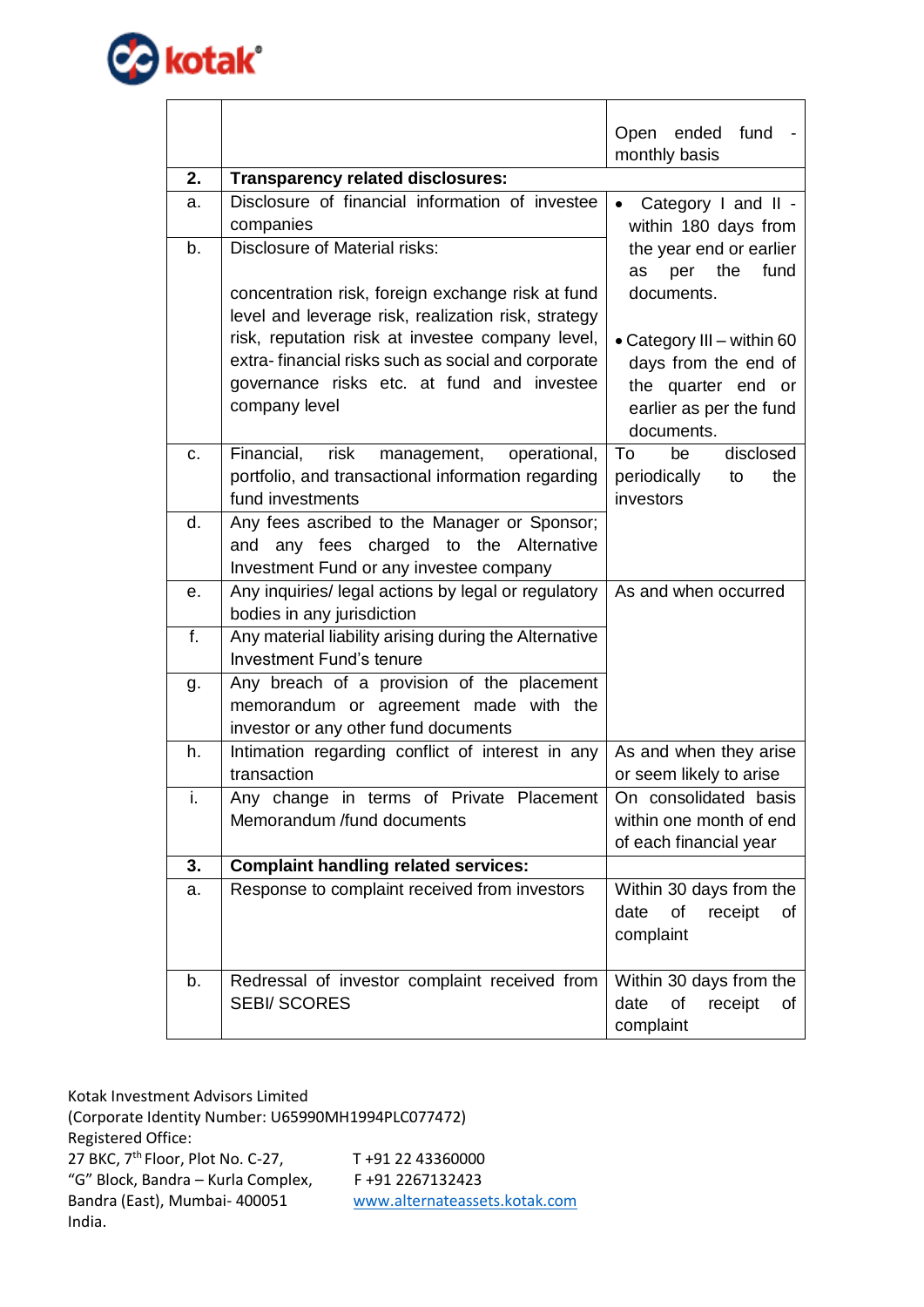

# **E. Details of grievance redressal mechanism and how to access it.**

- 1. Alternative Investment Funds are required to redress all investor complaints in timely manner.
- 2. An Alternative Investment Fund, by itself or through the Manager or Sponsor, are required to lay down procedure for resolution of disputes between the investors and AIF or Manager or Sponsor through arbitration or any such mechanism as mutually decided between the investors and the Alternative Investment Fund.
- 3. Investors can also approach SEBI for redressal of their complaints through SEBI SCORES platform. On receipt of complaints, SEBI takes up the matter with the concerned AIF.
- 4. Investors may send their complaints to: Office of Investor Assistance and Education, Securities and Exchange Board of India, SEBI Bhavan. Plot No. C4-A, 'G' Block, Bandra-Kurla Complex, Bandra (E), Mumbai - 400 051.

# **F. Responsibilities of investors**

# **1. Responsibility to inform and educate yourself**

- 1.1. Read thoroughly all fund documents including Private Placement Memorandum, Contribution Agreement, sales literature, newsletters and understand the product.
- 1.2. Carefully consider all investment risks, fees, and/or other factors detailed in these documents.
- 1.3. Ensure and make certain that the proposed investment in the Fund meets your investment objective and is in alignment with your risk appetite.
- 1.4. Review your portfolio holdings, account statements and transaction confirmation on regular basis to ensure that you aware of all transactions and securities where you are invested.

# **2. Responsibility to timely update your KYC and information with the Intermediary**

- 2.1 Provide complete and accurate information in your KYC documents, including financial/ income status.
- 2.2 Timely updation of KYC information.

# **3. Responsibility to abide by the contribution agreement.**

- 3.1. The investor needs to read carefully and understand the agreement that he/she is entering into with the Alternative Investment Fund and abide by the terms thereof.
- 3.2. The investor should be aware that investment terms are not guarantee of future performance or returns of the Fund/ Scheme.

Kotak Investment Advisors Limited (Corporate Identity Number: U65990MH1994PLC077472) Registered Office: 27 BKC, 7<sup>th</sup> Floor, Plot No. C-27, T +91 22 43360000 "G" Block, Bandra – Kurla Complex,  $F + 91 2267132423$ Bandra (East), Mumbai- 400051 [www.alternateassets.kotak.com](http://www.alternateassets.kotak.com/) India.